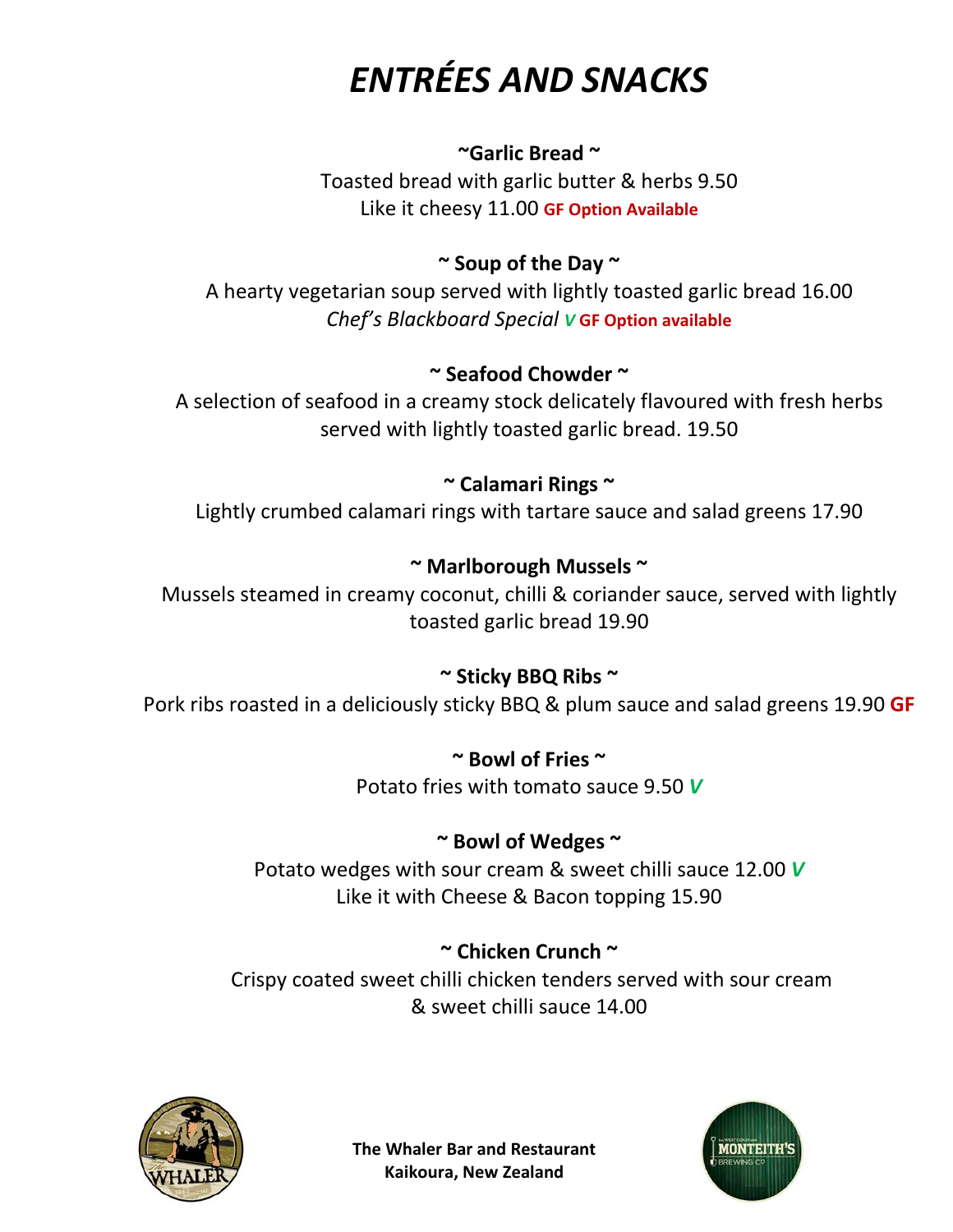## *THE WHALER MAINS*

- **~ Ribeye Steak ~** 250g Prime Ribeye Steak served with potato mash, salad greens & pepper corn sauce 34.90 **GF**
- **~ The Whaler's Legendary Porterhouse Steak ~** 200g Tender Porterhouse Steak served with salad greens & the choice of potato mash or fries, mushroom or garlic sauce 25.90 **GF Option available**
	- **~ Sticky BBQ Ribs ~** Pork ribs roasted in a deliciously sticky BBQ & plum sauce served with fries and salad greens. Medium 27.50 Large 32.50 **GF Option available**

**~ Market Fish ~** Fish of the day POA *See specials board or ask bar staff for today's market fish.*

- **~ Monteith's Golden Fish & Chips ~** Monteith's golden lager beer battered Hoki served with fries, salad greens & homestyle tartare sauce 29.50
- **~ Marlborough Mussels ~** Steamed in a creamy coconut, chilli & coriander sauce, served with lightly toasted garlic bread 28.50
	- **~ Seafood Chowder ~** A selection of seafood in a creamy stock delicately flavoured with fresh herbs served with lightly toasted garlic bread. 26.50
	- **~ Cajun spiced Chicken Salad ~** Tender strips of cajun spice marinated chicken, salad greens, cashew nuts, tomato, cucumber, mango and finished with a house dressing 25.90 **GF** Vegetarian Option with seasonal vegetables 23.90 *V*
	- **~ Dijon Chicken ~** Chicken breast poached in a creamy white wine and mustard sauce, served with potato mash and seasonal vegetables 29.50 **GF**

**~ Pasta of the Day ~** *Chef's blackboard special*, fresh vegetarian pasta served with lightly toasted garlic bread 24.50*V* Like it with chicken & bacon 27.50

### **V – Vegetarian GF - Gluten free OR Option Available**



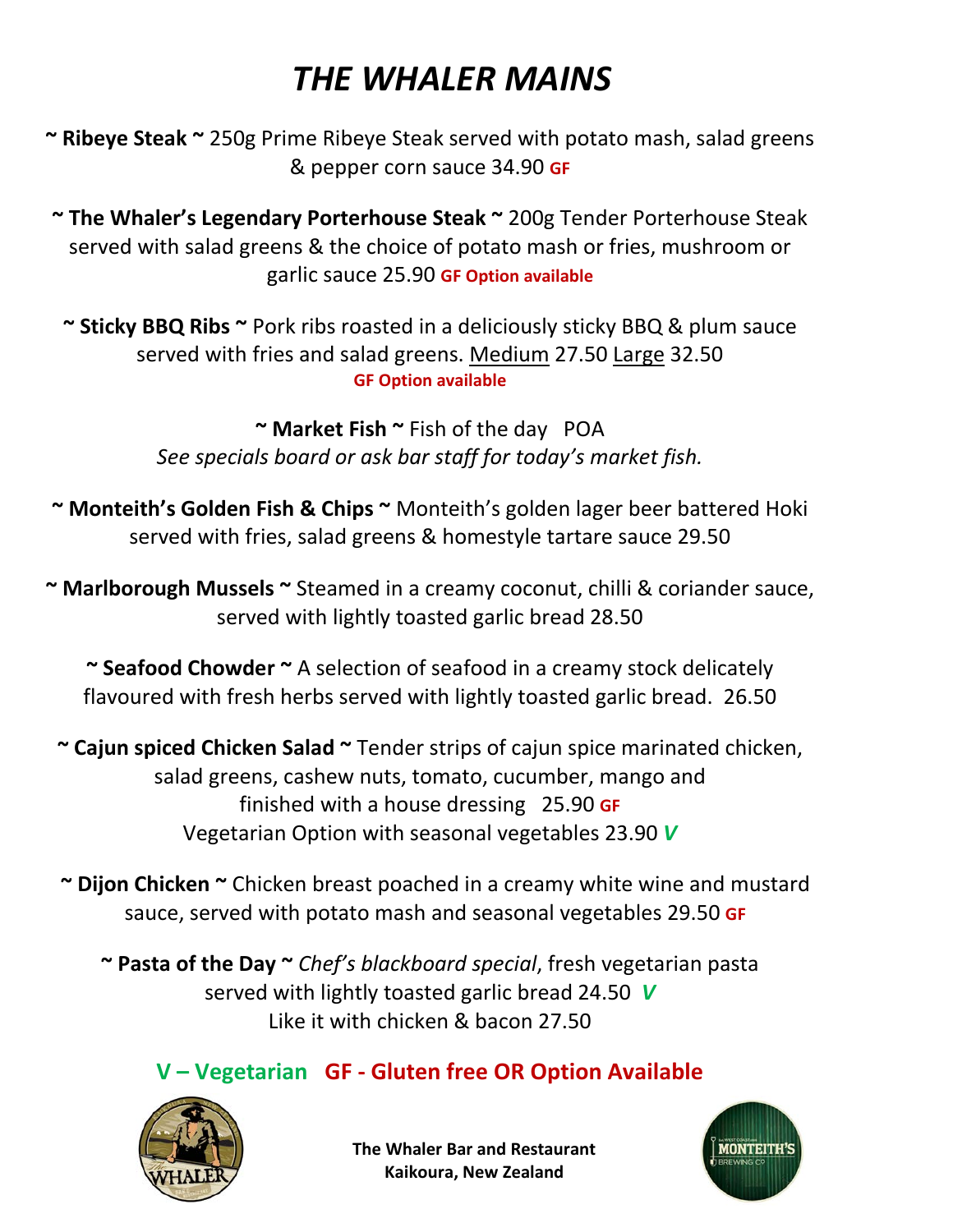# *GOURMET BURGERS*

**Beef & Cheese burger** - Homemade beef pattie, cheese, gherkin, tomato, red onion, lettuce and mustard mayo, served with fries & tomato sauce. 25.50

**Hawaiian Chicken Burger –** Crumbed chicken with mild Moroccan spice, pineapple, bacon, tomato, red onion, lettuce and garlic aioli, served with fries. 25.50 GF option available

**Vegetarian Falafel Burger –** Feta quinoa falafel pattie, lettuce, tomato, red onion, garlic aioli and chutney, served with fries. 24.00 GF option available

## *SIDE DISHES & EXTRA'S*

**~ Potato Mash** 6.00 **~ Side Salad** 7.50 **~ Side of Vege's** 7.50 **~ Side of Fries** 6.00

## *DESSERTS*

**Chocolate Walnut Brownie & berry coulis** 14.00

**Crème Brulee** \$14.00 **GF**

**Chef's Dessert Special** \$15.00 *see special board or ask wait staff* 

**(All desserts are served with vanilla ice cream)**

**Ice Cream Sundae** 12.00 **GF** Three scoops of vanilla ice cream, with chocolate, strawberry or caramel sauce

**Kids Sundae** Kids size ice cream sundae with chocolate or strawberry or caramel sauce 6.00



**The Whaler Bar and Restaurant Kaikoura, New Zealand**